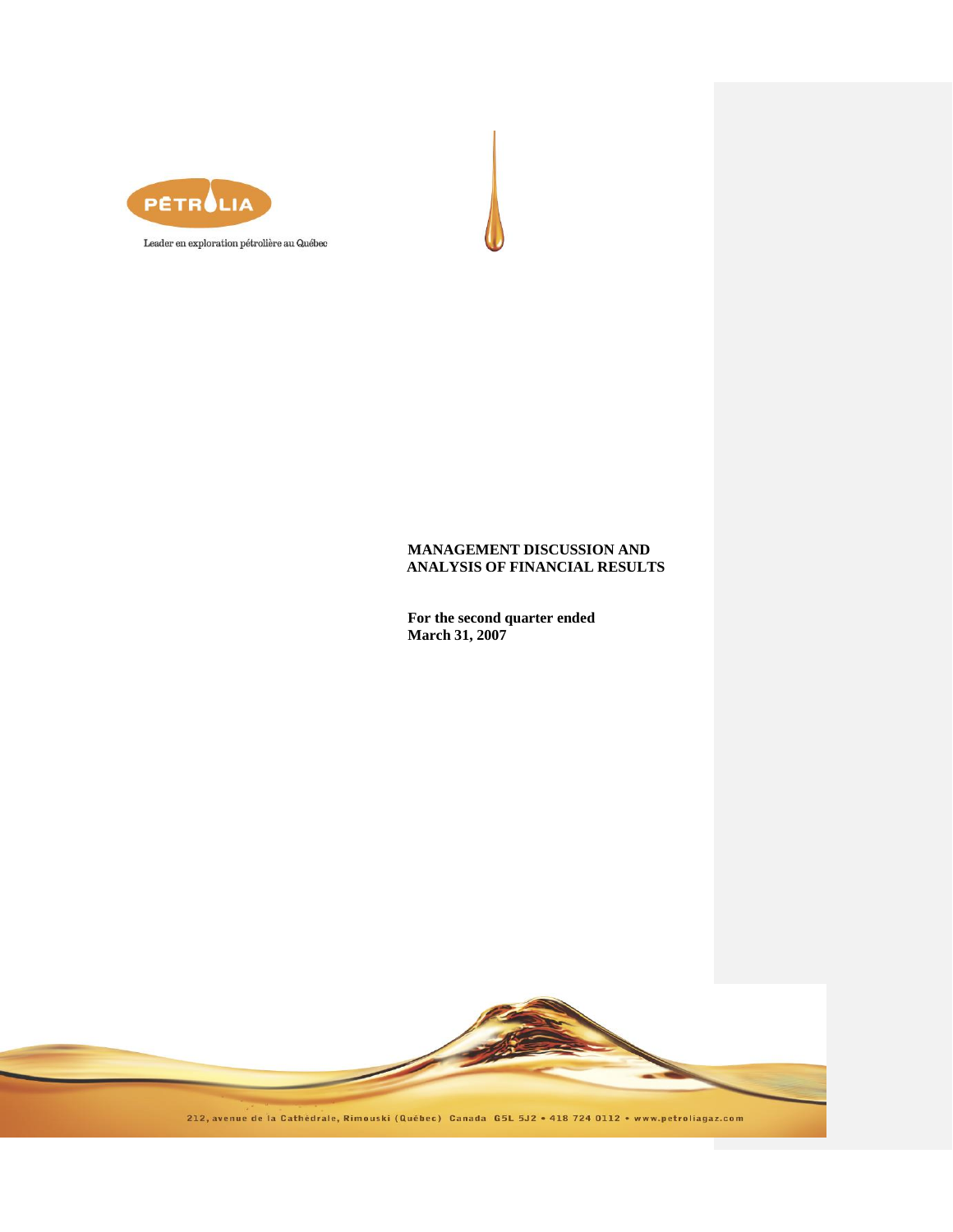#### **MANAGEMENT DISCUSSION AND ANALYSIS OF FINANCIAL RESULTS FOR THE SECOND QUARTER ENDED MARCH 31, 2007**

This interim management discussion and analysis complies with Rule 51-102A of the Canadian Securities Administration regarding continuous disclosure for reporting issuers. It is an addition and supplement to the interim financial statements and should be read in conjunction with them and the audited financial statements for the fiscal years ended September 30, 2006 and 2005, and the annual management report when required. It presents the view of management on current Company activities and financial results, as well as a preview of the activities during the coming months.

### **1.1 Date**

The present management discussion and analysis for the second quarter ended March 31, 2007, is prepared as of April 27, 2007.

### **1.2 Nature of activities and overall performance**

The Company is incorporated under Part 1A of the Quebec Companies Act. It has been listed on the TSX Venture Exchange since February 16, 2005. Exploration and development of oil and gas properties are the Company's primary activities. Moreover, to achieve its objectives, the Company has signed various agreements characteristic of the oil and gas industry.

The Company is currently evaluating and analyzing the Pétrolia-Haldimand #1 well. Initial production tests on this well have determined a stabilized rate of 34 barrels of Light Oil per day. Pétrolia is also negotiating an agreement to have the operator supervise the future work. Development work at Pétrolia-Haldimand #1 will resume as soon as the agreement is signed.

Following the recommendations by Sproule Associates Ltd. of Calgary made in 2003 and 2004, Pétrolia completed a regional seismic survey totaling 126 km on the Gaspésia and Edgar properties in December 2006.

During the coming years, Pétrolia's investments will be directed towards the evaluation and development of the Haldimand oil field. In addition, the Pétrolia properties make up a vast territory to be explored, and the Company is seeking industry partners to develop it.

In order to locate partners, Pétrolia has participated in several technical exhibitions, such as Québec-Exploration 2006, the Salon Investir Soi-même, Summer Nape 2006, and Nape 2007 (Houston). Through these activities, projects can be promoted to potential partners. Presentations about selected Gaspé and Gaspésia projects were made at these forums.

212, avenue de la Cathédrale, Rimouski (Québec) Canada G5L 5J2 418 724 0112 www.Pétroliagaz.com

**Supprimé:** first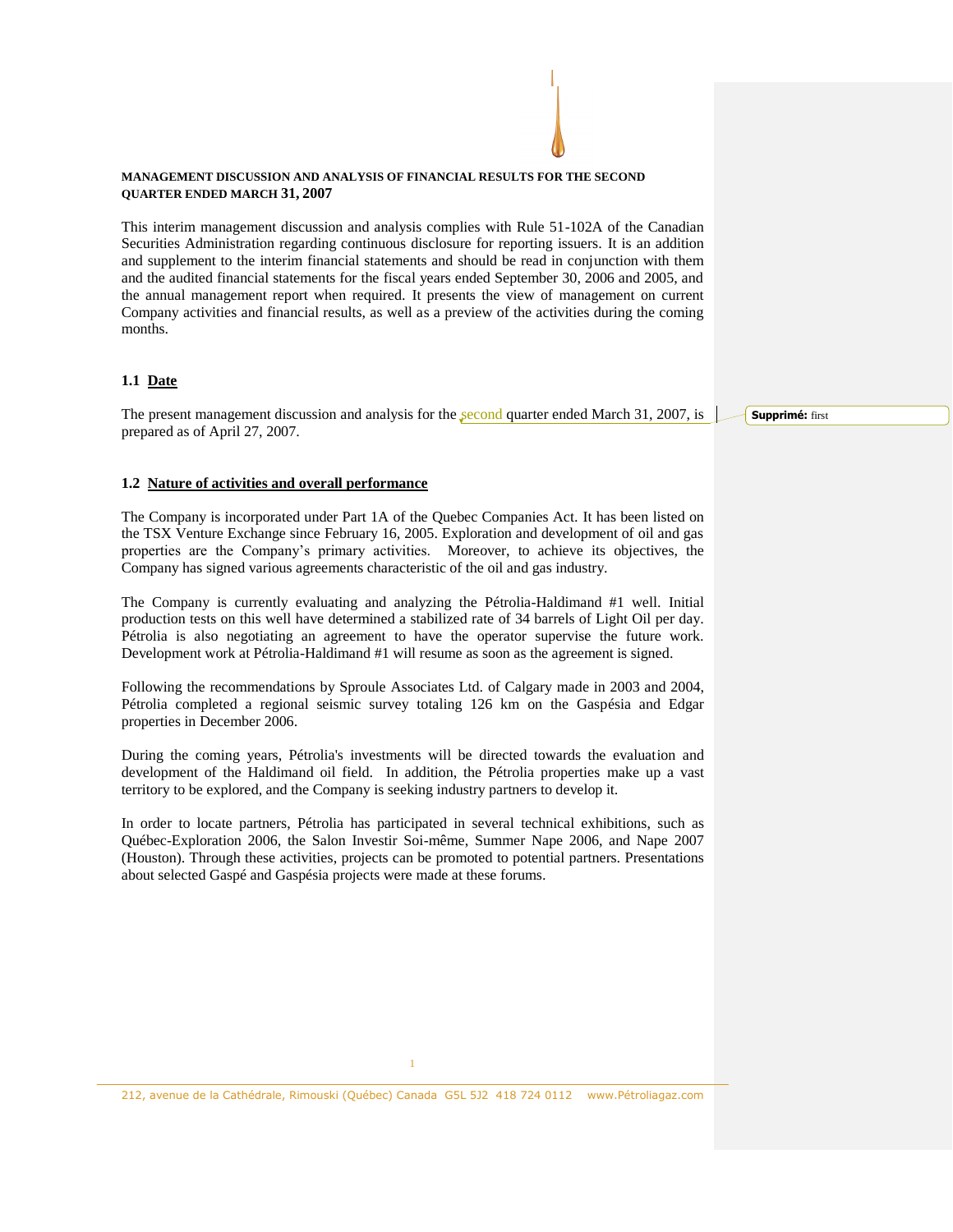The company is continuing its activities to obtain funding and remains confident about achieving this objective. Adequate financial resources would ensure, in particular, the development of the Haldimand oil field as well as the progress of the Company's other exploration programs.

The Company's only current revenue is derived from interest on term deposits, since the Company is in the exploration and production test stage with the Pétrolia-Haldimand #1 well. At the present time, funding is only available to the Company through issuance of its share capital.

During the quarter, the Company issued no share capital.

During the second quarter, the Company performed exploration work in the amount of \$82,415. The Company incurred a loss of \$84,747 (\$0.0029 per share), compared to \$195,831 (\$0.0098 per share) for the corresponding quarter of the previous year. With the exception of stock-based compensation, general and administrative expenses increased in 2007 because of the Company's increased exploration activities.

### **1.3 Strategy and outlook**

In 2007, Pétrolia plans to put the Pétrolia-Haldimand #1 well into production and continue the development of the Haldimand oil field. However, before continuing development work, the Company must finalize a Joint Operating Agreement (JOA) with the operator. Pétrolia has received technical studies conducted by technical advisors on data acquired during the drilling of the Pétrolia-Haldimand #1 well. These reports contain important technical insights into the Haldimand oil field characteristics.

After signing the JOA, the next steps will include the evaluation of the lateral extent of the oil reservoir and the establishment of its characteristics (flow rate, pressure, permeability, and others). In order to reach these objectives, a three-dimensional (3-D) seismic survey is planned. The seismic data will be interpreted, and the results will be used to drill a confirmation well. In order to determine the reservoir's characteristics, the Pétrolia-Haldimand #1 well could be reentered for the purpose of performing additional evaluation work. The seismic survey, the reentry, and the confirmation well will make it possible to confirm minimum oil reserves (reservecertification study) and specify the scope of future development work.

During the quarter, Pétrolia acquired several seismic profiles of the Gaspé Property from surveys carried out in the early 1980s. For the most part, these vintage seismic data will be reprocessed in order to complement the processing done in the 1990s. The results will make it possible to take a fresh look at the property and determine new targets.

Consequently, Pétrolia is promoting a new exploration play called the Bourque project. It involves large Devonian reef reservoirs, similar to the prolific Leduc Formation in Alberta.

**Supprimé:** the **Supprimé:** expert **Supprimé:** produce **Supprimé:** such as those found in Alberta, in which the target stratigraphies are deeper than at Haldimand (for example, Leduc Formation).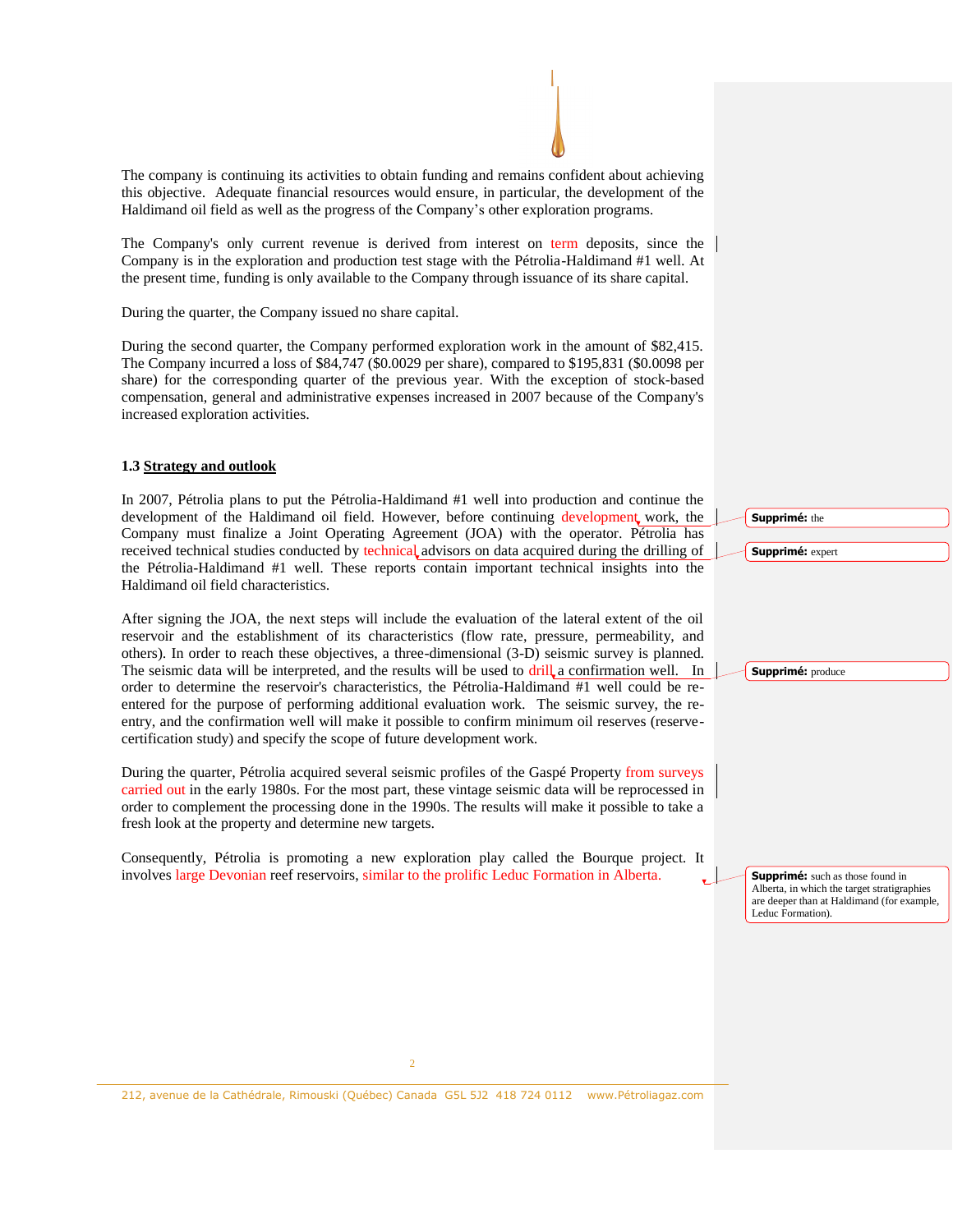

The Gaspé exploration permit block is located in the northeastern part of the Gaspé Peninsula, with a surface area of  $4,186$  km<sup>2</sup>. Pétrolia holds a 100% interest. The Gaspé - Basin region is where most of the exploration work in the Gaspé has been conducted. The presence of oil seeps (60 sites) associated with the Devonian sandstones accounts for the attention given to this region by explorers for more than a century.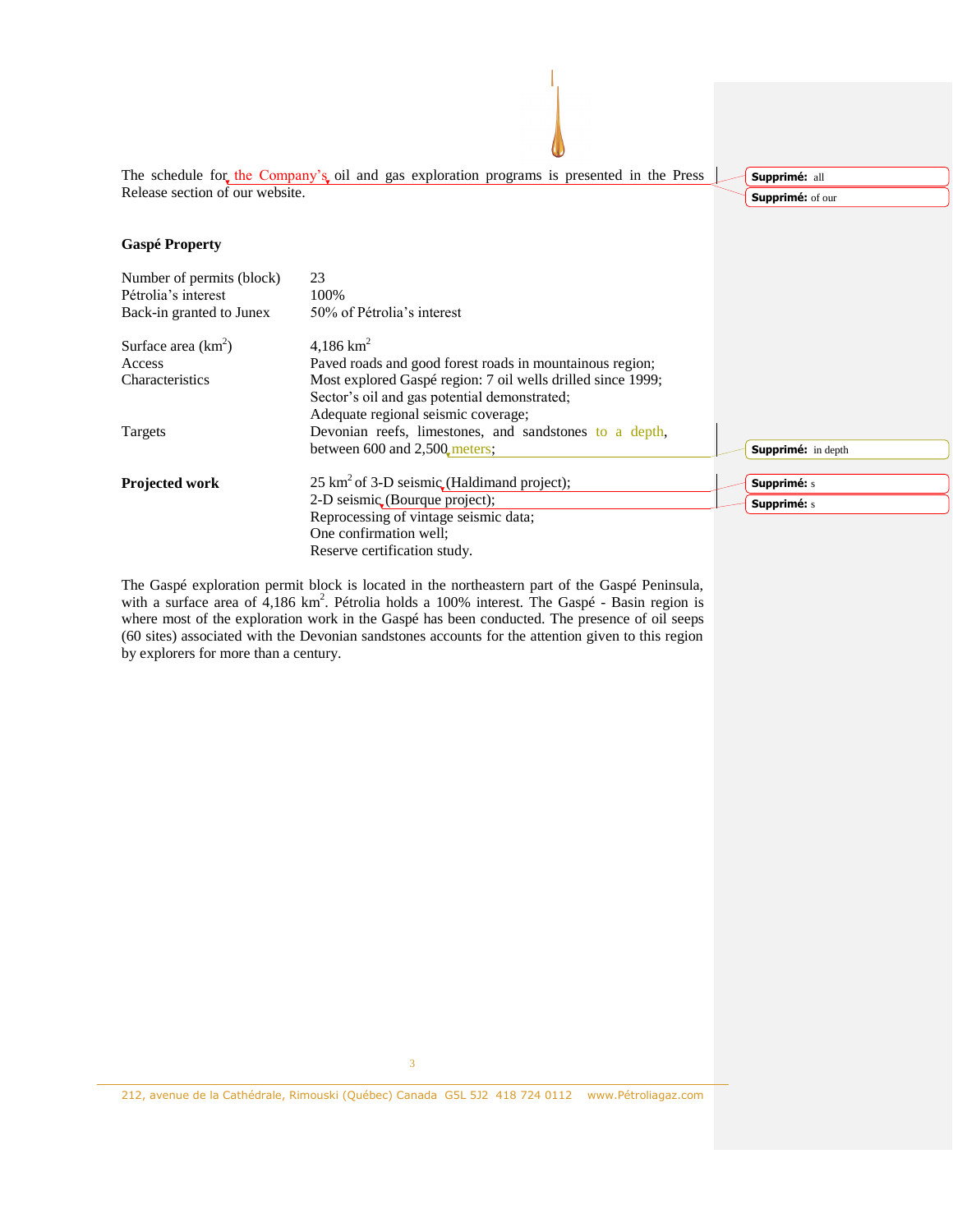#### **Gaspésia Property**

| Number of permits 12<br>(block) |                                                                                                                                                                                                                                                                                 |  |  |  |  |  |
|---------------------------------|---------------------------------------------------------------------------------------------------------------------------------------------------------------------------------------------------------------------------------------------------------------------------------|--|--|--|--|--|
| Pétrolia's interest             | 100 %                                                                                                                                                                                                                                                                           |  |  |  |  |  |
| Surface area                    | 2,390 $km^2$                                                                                                                                                                                                                                                                    |  |  |  |  |  |
| Access                          | Forest roads in mountainous region;                                                                                                                                                                                                                                             |  |  |  |  |  |
| Characteristics                 | Low level of regional exploration: first work in 2002;                                                                                                                                                                                                                          |  |  |  |  |  |
|                                 | Uneven regional seismic coverage, but calibrated $t_0$ a borehole;                                                                                                                                                                                                              |  |  |  |  |  |
|                                 | No borehole on the property, but a few boreholes made in the<br>sector, including two at the western limit of the Pétrolia permits;                                                                                                                                             |  |  |  |  |  |
|                                 | Sector has oil and gas potential;                                                                                                                                                                                                                                               |  |  |  |  |  |
| Targets                         | Silurian reservoirs up to a depth of 3,500 meters;                                                                                                                                                                                                                              |  |  |  |  |  |
| Work carried out                | Interpretation of the existing seismic survey;                                                                                                                                                                                                                                  |  |  |  |  |  |
|                                 | Completion of a regional seismic survey program over a total<br>length of 126 km in December 2006.                                                                                                                                                                              |  |  |  |  |  |
|                                 | Processing of the data is in progress.                                                                                                                                                                                                                                          |  |  |  |  |  |
| <b>Projected work</b>           | Reprocessing of all the seismic lines in the sector<br>and<br>interpretation, incorporating geological, geophysical,<br>and<br>petrophysical data. An inversion of the potential-field data and<br>a GOCAD 3-D model incorporating all available data will also<br>be produced. |  |  |  |  |  |

In 2001, the Ministry of Natural Resources carried out a seismic survey that crossed the entire property, and Pétrolia commissioned a regional thermal-maturation and hydrocarbon potential study of the region's rocks by INRS-ETE. The consulting firm, Sproule Associates Ltd., then conducted a study incorporating all the available seismic and geological data. Following this study, recommendations were made to Pétrolia to develop the Gaspésia Property. The first step, intended to assess the hydrocarbon potential, was carried out by performing a regional seismic survey in December 2006. The data are currently being processed. The preliminary results indicate data of excellent quality. In a few months, the processing will be complete, and the data will be in a form that can be interpreted in order to identify possible oil targets.

The company is initiating exploration on the Gaspésia property. The results of the this work will be used to define favourable areas where Pétrolia will conduct detailed seismic surveys. The detailed seismic survey data will be used to define prospects. The report prepared by Sproule Associates identified the Val-Brillant and Sayabec formations as the main exploration objectives on the Gaspésia Property.

Many American companies visited the Pétrolia booth during the NAPE trade fairs held in Houston in August 2006 and February 2007. Some companies noted similarities between the reservoirs identified on the Gaspésia Property and the hydrocarbon producers of the Appalachian Basin and, more particularly, in the Clinton, Medina, and Tuscarora formations. In order to confirm the similarity between the producing fields of the Appalachian Central Basin (US) and the formations encountered on the Gaspésia Property, Pétrolia commissioned and obtained an expert study. We will use this study to steer the exploration program and target the search for partners. Pétrolia considers this region to be favourable for the oil and gas discovery and sees it as part of the exploration strategy for discovering significant deposits.

**Supprimé:** We are in the first stage of exploration at **Supprimé:** interpretation **Supprimé:** carry out the

**Supprimé:** by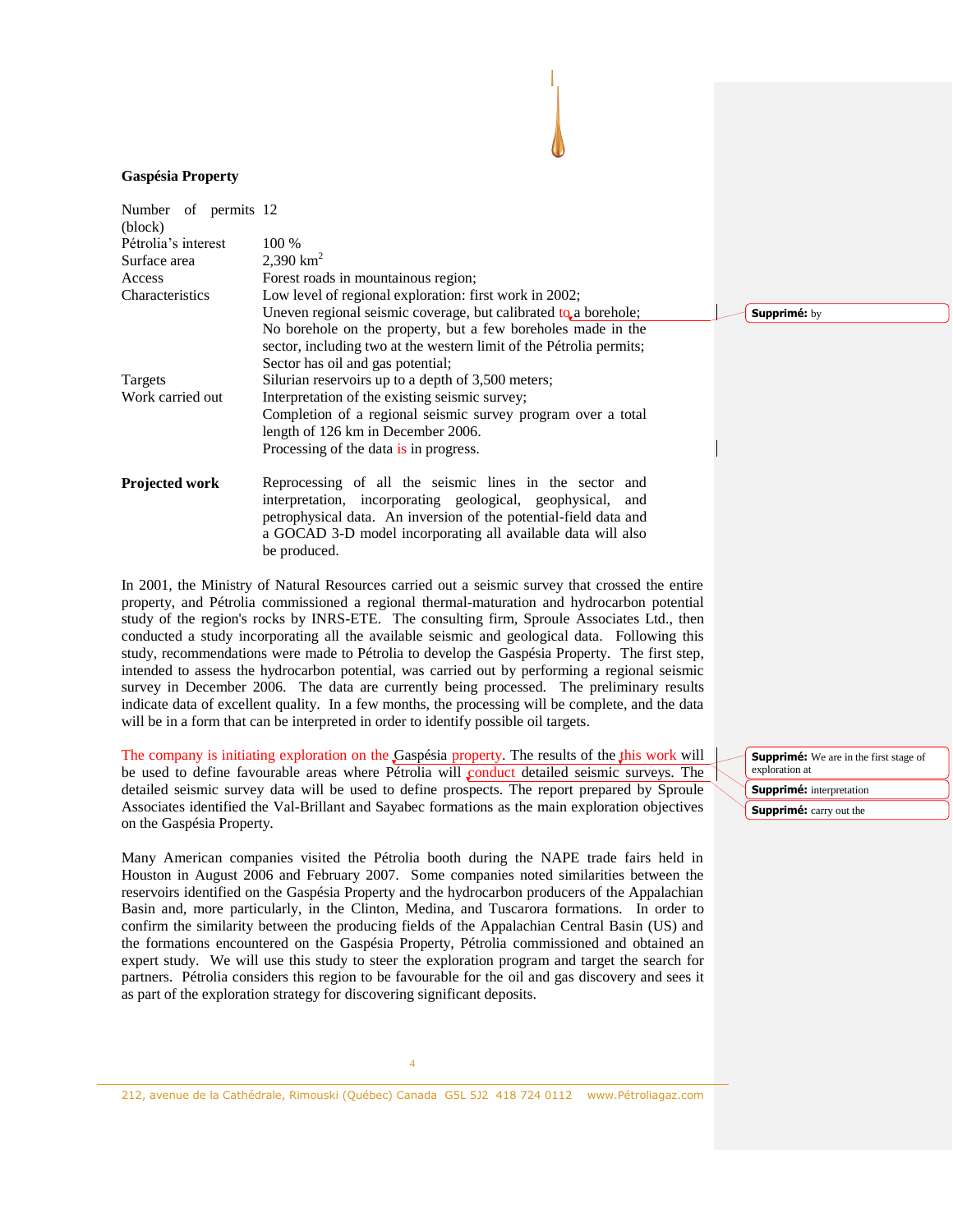#### **1.4 Effectiveness of Disclosure Procedures and Controls**

The President and Chief Executive Officer and the Vice President of Finance have designed or supervised the design of disclosure controls and procedures in order to provide reasonable assurance that material information relating to the Company is made known to them, particularly during the period in which the annual filings are being prepared. They have also designed or supervised the design of internal controls over financial reporting in order to provide reasonable assurance regarding the reliability of financial reporting and the preparation of financial statements for external purposes in accordance with Canadian generally accepted accounting principles.

The assessment of the effectiveness of disclosure procedures and controls was conducted as of September 30, 2006, by the Company's officers, specifically the President and Chief Executive Officer and the Vice President of Finance, and under their supervision. Based on this assessment, these officers concluded that the Company's disclosure controls and procedures are effective in reasonably ensuring that the material information relating to the Company is made known to them by other members of the Company's staff on a timely basis.

#### **1.5 Operating Results and Cash Position**

For the quarter, the Company's revenues were limited to interest revenue on short-term investments of \$12,212, compared with \$22,595 for the quarter in 2006.

As of March 31, 2007, the Company had cash and cash equivalents of \$652,801, i.e. a decrease of \$1,053,464 for the quarter. The disbursements related to deferred exploration expenses of \$760,414 and the operating expenses explain the variation in cash and cash equivalents.

As of March 31, 2007, working capital was \$567,652. As of the same date, the Company had respected its commitments to its flow-through share subscribers by carrying out all of the exploration work that it had discontinued.

Under the terms of research permits granted by the Ministry of Natural Resources, the Company has agreed to pay fees in the amount of \$256,391 between now and 2010. The minimum payments will be \$51,372 for the current fiscal year and \$68,340 for the next three fiscal years. In addition, the Company must perform work on its properties, on a yearly basis, for which the minimum costs vary according to the age of the permits; therefore, they correspond to \$0.50 per hectare for the first year of the permit and increase annually by \$0.50, ultimately reaching \$2.50 per hectare beginning with the fifth year.

The minimum payments due are \$53,414 for the current fiscal year, \$150,000 in 2008, \$790,000 in 2009, \$880,545 in 2010, and \$125,025 in 2011.

**Supprimé:** amount to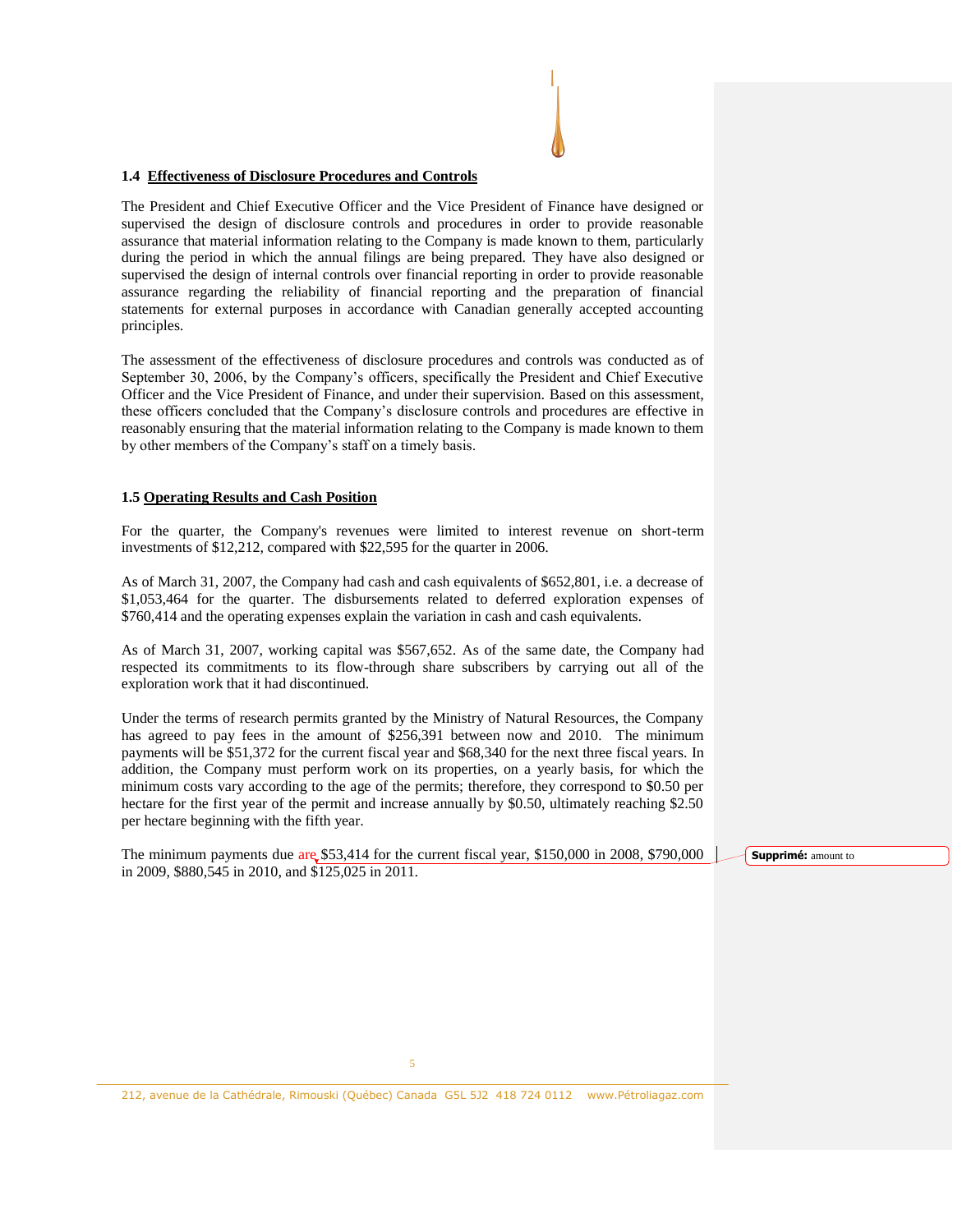#### **1.6 Analysis of General and Administrative Expenses**

General and administrative expenses for the quarter total \$136,670, compared with \$218,426 in 2006. The decrease of \$81,756 between this quarter in 2007 and this quarter in 2006 is a result of the stock-based compensation of \$130,605 recorded in 2006 and increased expenses in 2007 due to the Company's increasing activities.

#### **1.7 Summary of quarterly results**

|                                                                     | 2007<br>March<br>\$ | 2006                  |                 |            |             | 2005           |                 |            |
|---------------------------------------------------------------------|---------------------|-----------------------|-----------------|------------|-------------|----------------|-----------------|------------|
|                                                                     |                     | <b>December</b><br>\$ | September<br>\$ | June<br>\$ | March<br>\$ | December<br>\$ | September<br>\$ | June<br>\$ |
| Revenue                                                             | 12,212              | 22,338                | 12,233          | 11,596     | 22,595      | 9,929          | 103,687         | 20,519     |
| Net earnings<br>(Net loss)                                          | (84,747)            | (102, 649)            | (122, 458)      | (105, 935) | (195, 831)  | (53,701)       | 56,319          | (64, 534)  |
| Net earnings<br>(Net loss) per<br>share and<br>diluted per<br>share | (0.0029)            | (0.0036)              | (0.0049)        | (0.0047)   | (0.0098)    | (0.0030)       | 0.0049          | (0.0074)   |

Revenues are comprised of subsidies and interest earned for each of the quarters except September 2005, which also includes earnings from disposal of well rights. General and administrative expenses were relatively stable from one quarter to the next in 2006. The variations in quarterly losses or profits are explained as follows:

2006 – March: Recorded stock-based compensation in the amount of \$130,065.

### **1.8 Related-Party Transactions**

During the quarter, a company in which one of the Pétrolia directors holds a minority interest billed for deferred exploration expenses in a total amount of \$47,580 (2006 - \$13,250), rent for \$684 (2006 - \$3,000), and a truck for \$1,500. An amount of \$36,407 is due as of March 31, 2007  $(2006 - $7,020)$ .

**Supprimé:** for a

**Supprimé: the**

In addition, the Company shares its administrative expenses with Ressources Appalaches, whose chief executive officer is the same for both companies.

| \$     | \$     |
|--------|--------|
|        |        |
|        |        |
| 45,635 | 35,509 |
| 600    | 2,250  |
| 1,180  | 2,173  |
|        |        |

<sup>2005 –</sup> September: Recorded \$99,905 from disposal of well rights and \$28,651 for future income taxes;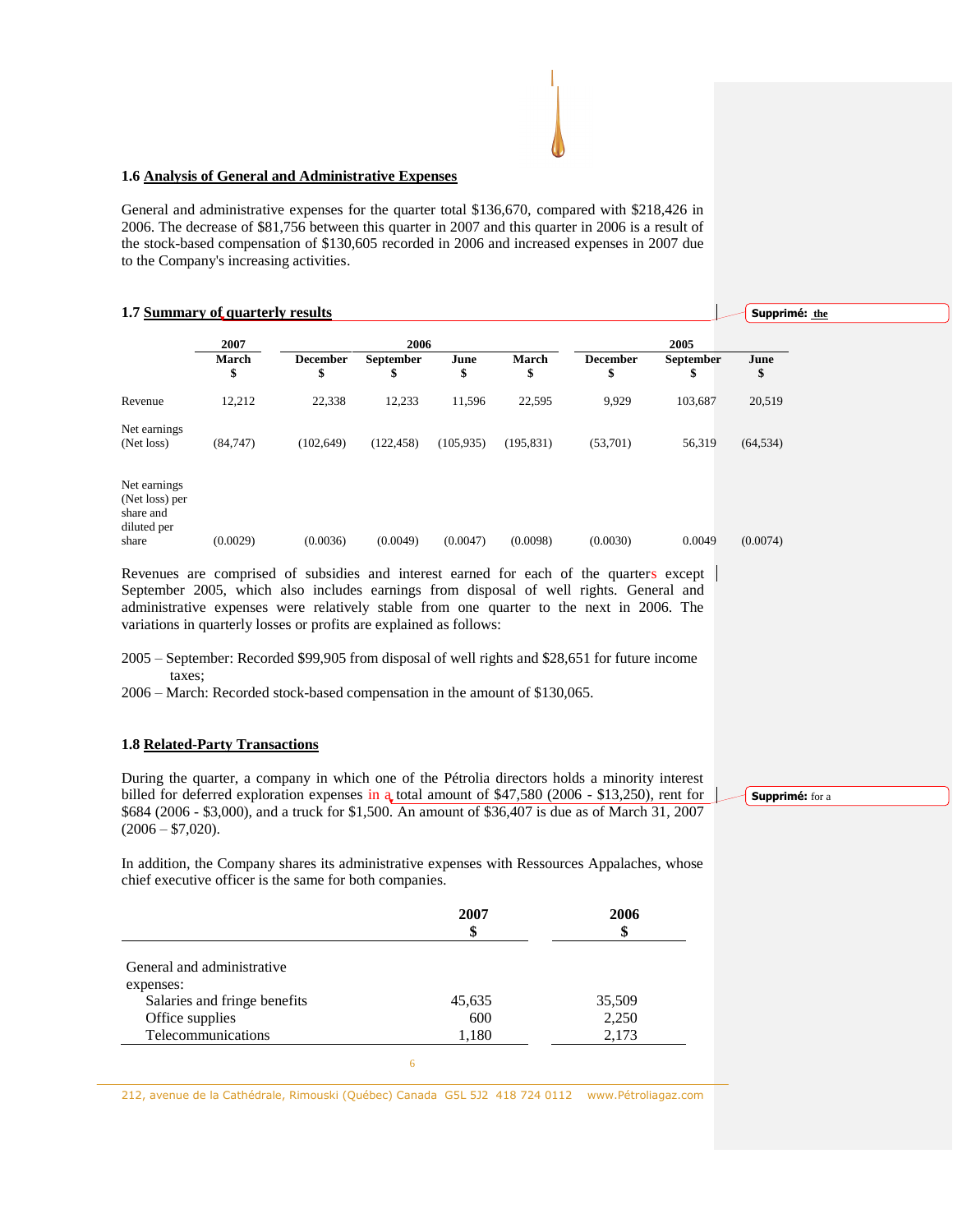The balance due to this company as of March 31, 2007, is \$37,130 (2006 – \$12,340).

The Company rented a location from one of its directors for an amount of \$4,350 (2006 - \$0). No balance is due as of March 31, 2007 (2006 – \$0).

These operations occurred in the normal course of business and were transacted in a manner and in amounts consistent with standard industry practices between arm's-length parties.

### **1.9 Risk and Uncertainty**

The risks associated with the Company's activities are the same as those disclosed in the annual management report. The economic and sector factors remained unchanged for the most part. There was no significant change in the Company's second quarter.

#### **1.10 Additional Information**

#### a) Supplemental information

Certain supplemental information, including prior interim management reports and press releases are available online at **www.sedar.com** in the documents section or on Pétrolia's Web site at: **www.petroliagaz.com**.

b) Rule 51-102A-section 5.3

Details of deferred exploration expenses for the three-month and six-month periods ended March 31, 2007, are presented in the statement of deferred exploration expenses within the Company's interim financial statements.

#### *c) Rule 51-102A-section 5.4*

#### *Information on shares issued, warrants, and stock options as at April 27, 2007:*

Common shares**:** 29,188,252 common shares were issued, of this number, 2,398,597 shares have been escrowed, thus leaving 26,789,655 shares outstanding.

Warrants: 2,626,369 warrants can be exercised as follows:

- 1,615,370 shares at a price of \$0.55 per share until September 30, 2007;
- 1,010,999 shares at a price of \$0.75 per share until November 30, 2007.

Broker warrants: 218,603 broker warrants can be exercised at a price of \$0.38 per share until December 30, 2007.

Stock options: the stock options granted to its directors, senior management members, employees, and service suppliers are the following:

- 270,000 stock options exercisable at a price of \$0.40 per share until March 15, 2010;
- 1,100,000 stock options exercisable at a price of \$0.40 per share until February 3, 2011;
- 150,000 stock options exercisable at a price of \$0.58 per share until May 10, 2011.

**Supprimé:** 15 **Supprimé:** 3 **Mis en forme :** Retrait : Gauche : 1,27 cm, Taquets de tabulation : 3,17 cm,Gauche + Pas à 3,49 cm